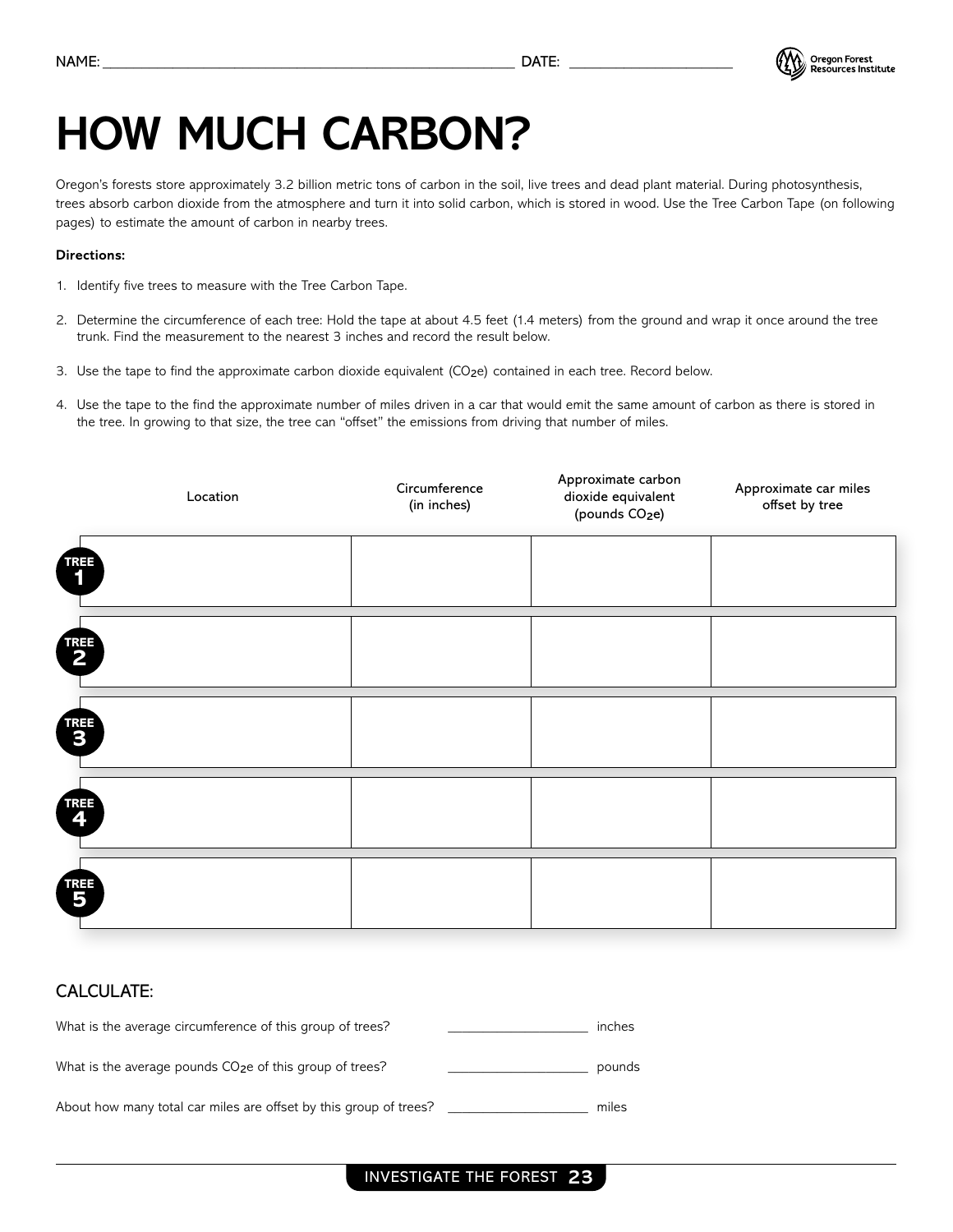# **TREE CARBON TAPE** CARBON TAPE

## Making Your Tree Carbon Tape: **Making Your Tree Carbon Tape:**

- Print out these two pages on 8-1/2" x 11" paper at actual size (100%). actual size (100%). Print out these two pages on 8-½" x 11" paper at
- Cut out all nine sections along the black dotted lines Cut out all nine sections along the black dotted lines.
- The finished tape measure should be 72 inches long. Glue, staple or tape the sections together as shown.





INVESTIGATE THE FOREST **24**